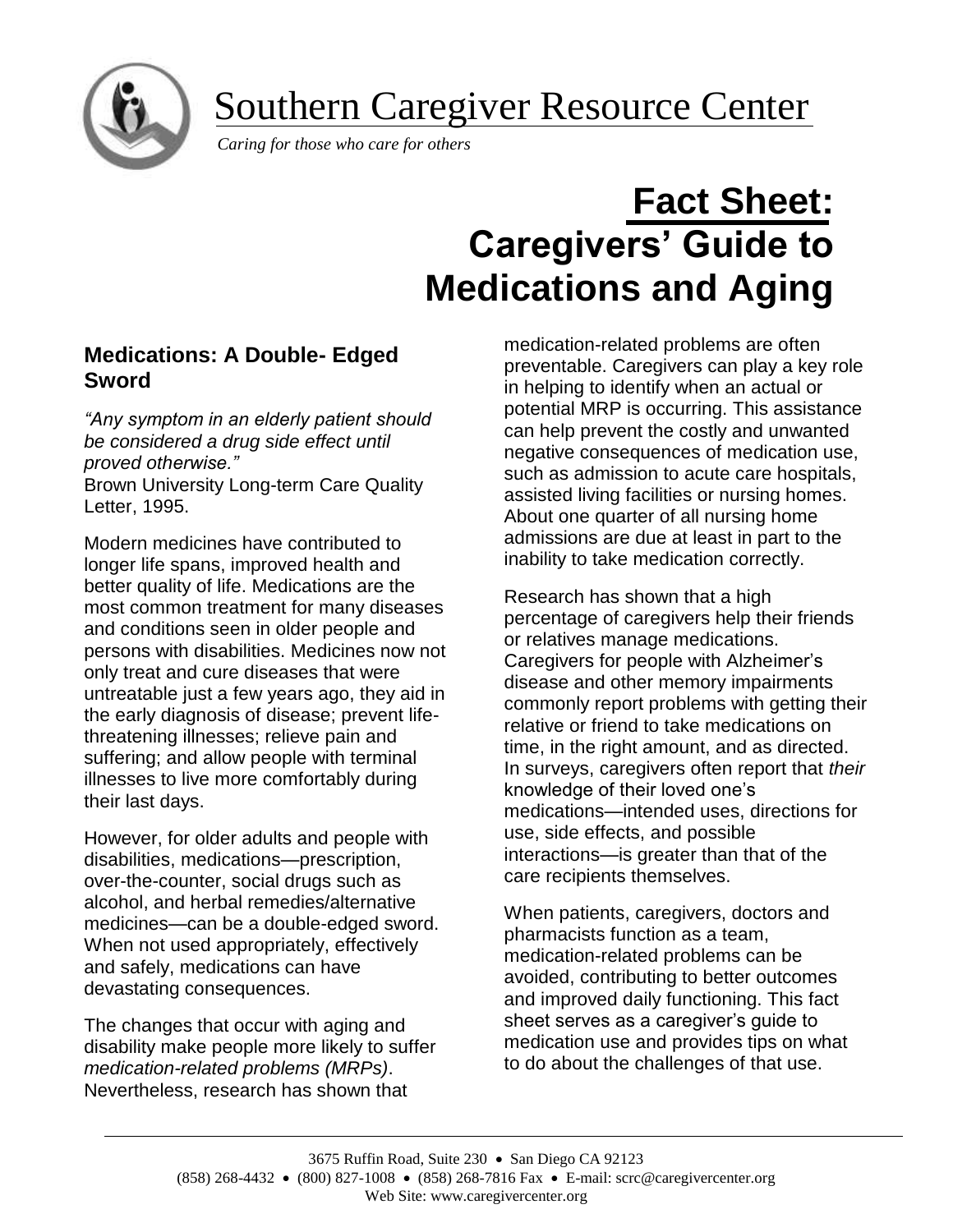# **Questions About Medications for Physicians and Pharmacists**

One responsibility of patients and their caregivers is to fully prepare for medical appointments. Before visits, write down everything you want to talk about including important questions related to medications. Take notes during appointments and review the notes after the appointment. You may have additional questions to ask of doctors and pharmacists, such as:

- Why is this medicine prescribed?
- How does the medicine work in my body?
- How can I expect to feel once I start taking this medicine?
- How will I know that the medicine is working? Is there a typical time period after which my symptoms should improve?
- How long will I have to take the medicine? Will I need a refill when I finish this prescription?
- Will this medicine interact with other medications—prescription and nonprescription—that I am taking now?
- Should I take this medicine with food? Are there any foods or beverages I should avoid? (Grapefruit, for example, may interfere with the action of certain medications.) Is it safe to drink alcohol while on this medicine?
- Are there any activities I should avoid while taking this medicine?
- Can this medicine be chewed, crushed, dissolved, or mixed with other medicines?
- What possible problems might I experience with the medicine? How can I prevent these problems from

occurring? At what point should I report problems with the medicine?

- What should I do if I miss a dose of this medicine, or take too much?
- What is the cost of the medicine prescribed? Is there a less expensive alternative prescription?
- Is a generic version of this medicine available? If so, should I purchase the generic instead of the brand name medicine?
- Do you have written information about the medicine that I can take home with me?
- Does the pharmacy provide special services such as home delivery or comprehensive medication review and counseling?

# **How a Pharmacist Can Help You**

Older adults, people with disabilities and caregivers may encounter challenges when taking medications. Resolving these problems can lead to much better results from medicines. Consumers and caregivers must alert their doctors and pharmacists to any difficulties they have taking medications, including the following:

• **Memory: Difficulty remembering to take medications.** The pharmacist can provide a variety of special pill boxes or other aids that remind a caregiver and senior to take medications. The devices range from low-tech, such as simple containers with compartments labeled for meals and bedtime, to high-tech, such as containers that beep when it's time for a dose, or a special bottle cap that counts openings of a prescription bottle to tell if the day's doses have been taken. For those with severe memory impairments, caregivers are key to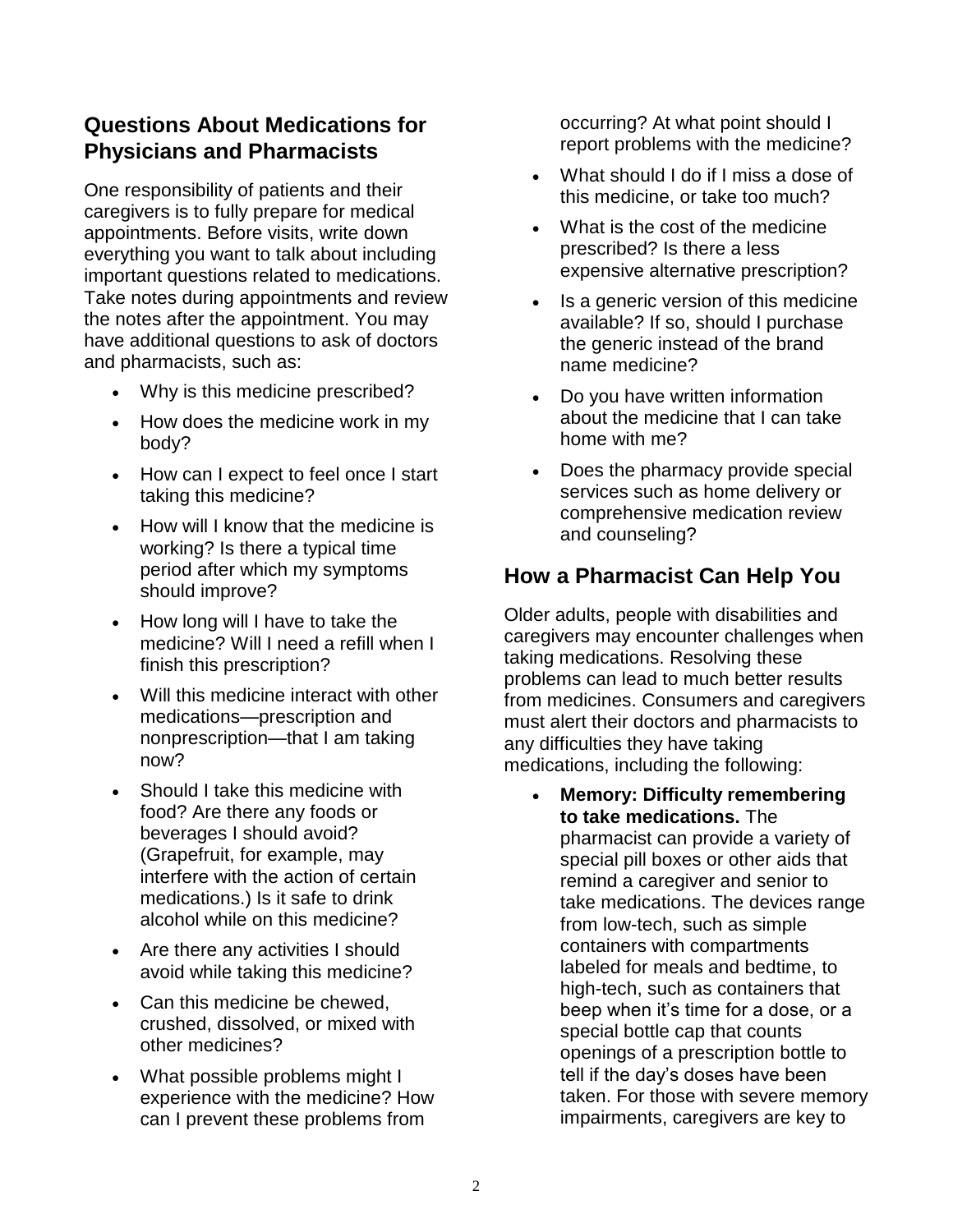the proper administration of all medicines. In addition, some agingrelated service organizations offer medication reminder telephone calls for older persons with memory problems.

- **Vision: Difficulty reading labels on prescription labels and over-thecounter products**. Pharmacists may be able to provide prescription labels in large print. Health care providers and caregivers can read the information on over-the-counter products for consumers with vision impairment. Magnifying glasses may also be helpful.
- **Hearing: Difficulty hearing instructions from health care professionals**. Ask doctors, nurses, and pharmacists to speak louder and/or write down important information relevant to the safe use of medications. Caregivers can also be "the ears" for seniors with hearing impairments.
- **Dexterity: Difficulty opening bottles, inability to break tablets, problems handling medicines** such as eye drops, inhalers for asthma and other lung disease, and insulin injections. These problems are common for people with arthritis and certain types of disabilities. Large, easy-open bottle tops are available for prescription medicines. If a prescription dose is one-half tablet, the pharmacist can split the tablets for you. Caregivers are key to assisting with the administration of eye drops, inhaled medications, injections, and other dosage forms that require fine motor skills. Again, pharmacies can provide instruction sheets on administration of medicines.
- **Swallowing: Difficulty swallowing tablets or capsules**. Many prescription and over-the-counter products are available in a variety of dosage forms such as a liquid, skin patch, or suppository, greatly reducing difficulties associated with swallowing. Ask your pharmacist about alternative dosage forms.
- **Scheduling logistics: Scheduling many different medications throughout the day**. One of the greatest challenges for older persons and caregivers is working medication schedules into daily routines. Special pill boxes and other aids, described above, can help. It's essential that older people and caregivers devise a plan for medication administration that fits their daily schedule. For example, meal times or bedtimes can be used as cues for scheduling medication if mealtimes and bedtimes are regularly scheduled. Doctors and pharmacists can assist in developing a plan to best suit your daily schedule.

## **Too Many Medicines**

One very common problem associated with medication use among older adults and many people with disabilities is the use of multiple medications at one time, also referred to as "polypharmacy." Research has shown that the more medications a person takes, the greater the risk of experiencing a medication-related problem. For most older persons, multiple medication use is the norm. Many chronic conditions or diseases—diabetes, heart disease, Parkinson's disease, arthritis, incontinence, high blood pressure, pulmonary disease, osteoporosis, Alzheimer's disease—often require the use of multiple medications. The focus must be the appropriateness,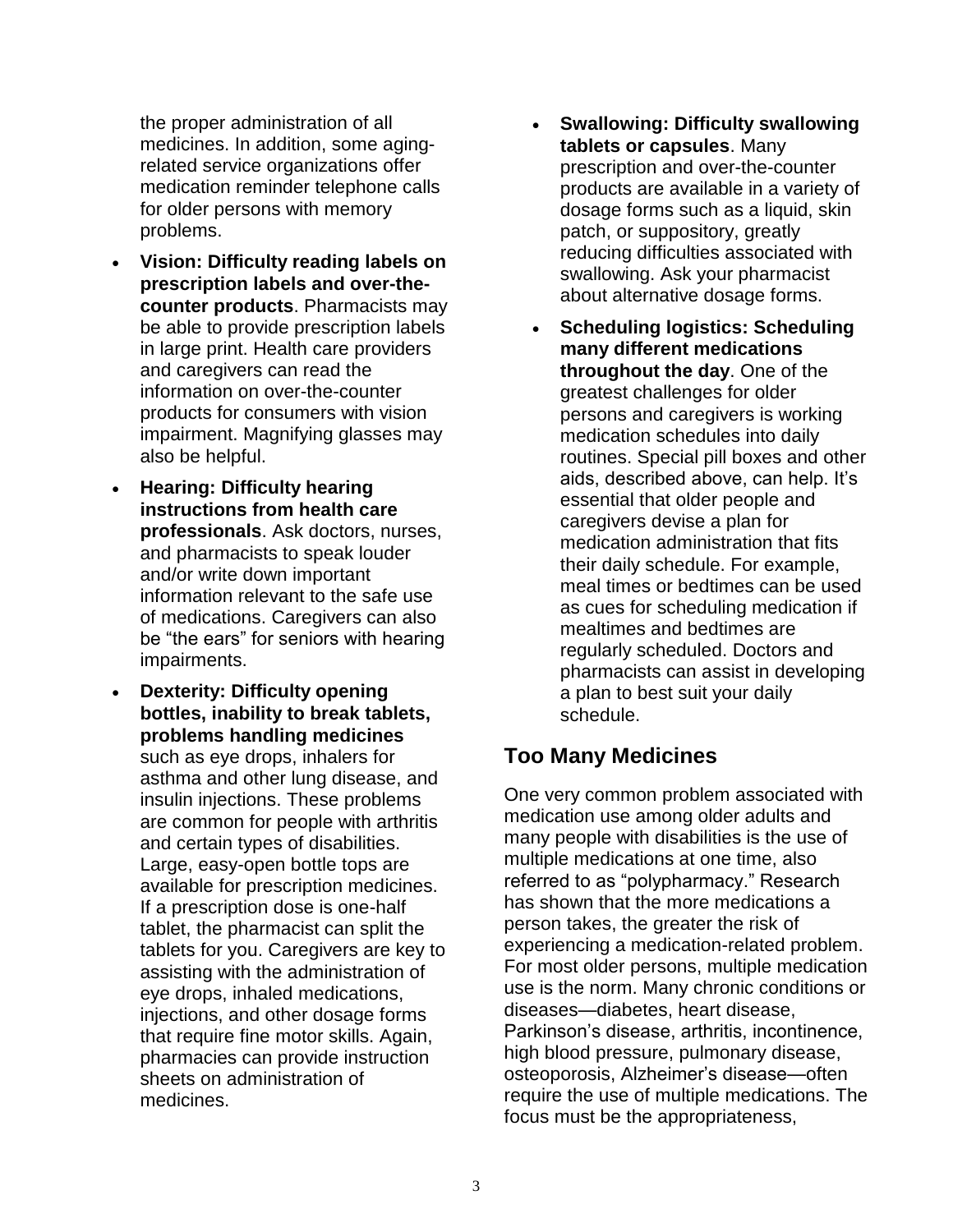effectiveness, and safety of all prescription and over-the-counter medications. Caregivers must ask questions about each medication, such as:

- Is this medication really needed?
- Is the medication the most appropriate for the medical condition being treated?
- Will the medication be a problem with other medical conditions that are occurring at the same time?
- Is the medication being prescribed at the right dose?
- Does the medication interact with other medications?
- Can the medication be taken correctly based on specific patient circumstances?

Some of the challenges faced by caregivers who must juggle multiple medications for their loved ones include keeping all the prescriptions filled, especially during weekends and holidays, and managing medications prescribed by multiple doctors. Planning ahead to refill prescriptions on time is essential, and; keeping an up-todate medication record can inform doctors of all medicines prescribed by others. A *"Caregiver's Notebook"*—a looseleaf binder maintained by a caregiver—is an ideal way to compile information on medical diagnoses, doctors' appointments, questions, and medication history.

## **Preventing Medication-Related Problems**

An important step to preventing problems is for health care professionals, consumers and caregivers to understand what medication-related problems are, to recognize the signs and symptoms of actual and potential MRPs, and to identify appropriate steps that can be taken to

reduce the incidence of these common and costly problems.

It's important to keep in mind that medication effects can directly impact the daily functioning of older and disabled persons. These effects or "symptoms" of MRPs may include:

- excessive drowsiness
- confusion
- depression
- delirium
- insomnia
- Parkinson's-like symptoms
- incontinence
- muscle weakness
- loss of appetite
- falls and fractures
- changes in speech and memory

When these symptoms appear, they should be considered "red flags" to caregivers that an MRP may be happening.

#### **Need for New Medication**

This medication-related problem occurs when a person has a medical condition that requires a new or additional medication, but none has been provided. Examples among the older and disabled population include pain and depression, which often go undiagnosed, undertreated or untreated. These conditions are frequently assumed by some health care professionals to be a "normal part of aging." Inadequate treatment for pain and depression can lead to declines in functioning and participation in social activities.

Seniors often do not discuss all their symptoms with their health care professionals; many health care professionals do not adequately assess for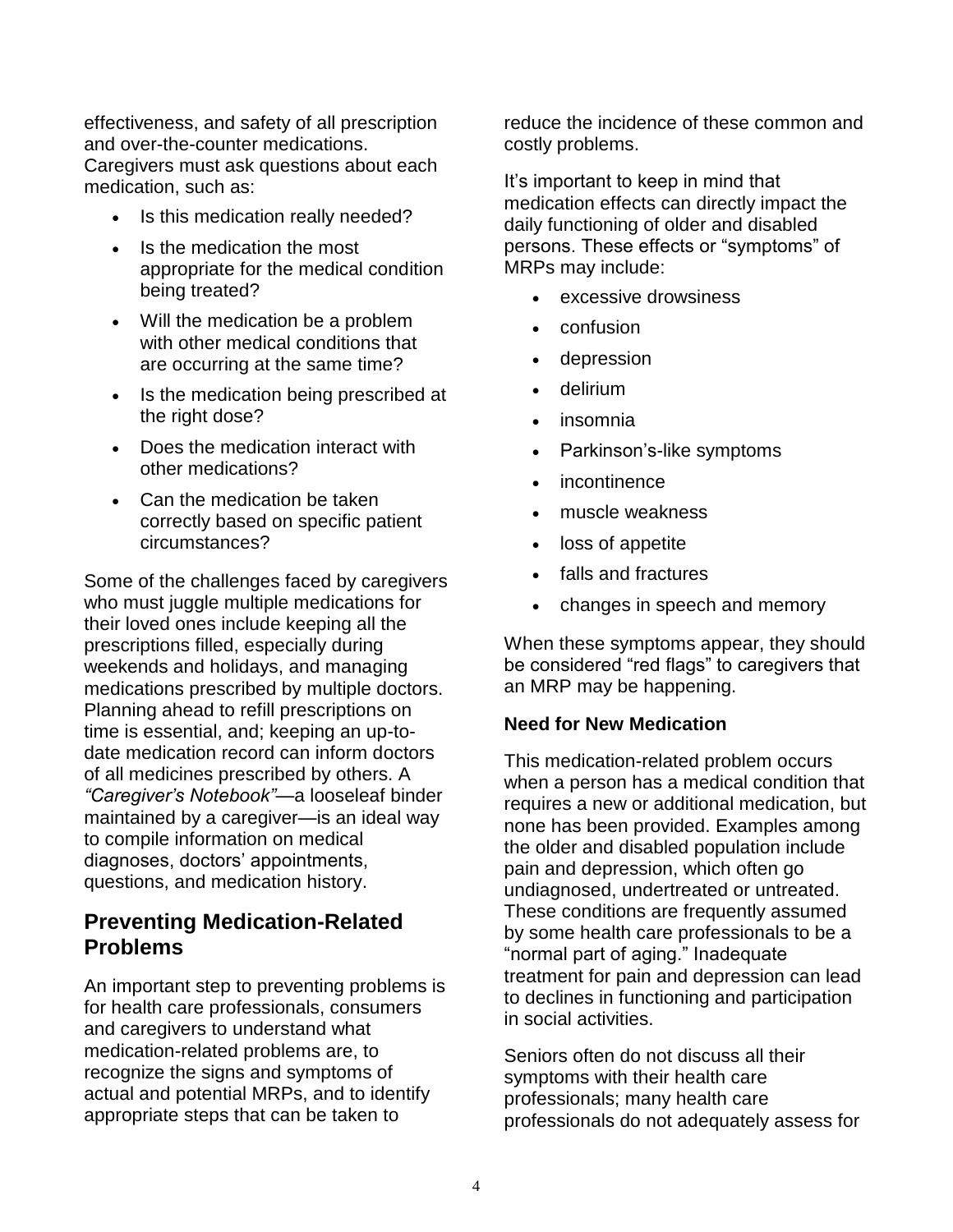all possible diseases and conditions. Proper assessment by health care professionals is essential so that symptoms can be identified, and proper treatment initiated. Seniors and their caregivers must also feel comfortable discussing their symptoms—no matter how sensitive—with health care professionals.

#### **Unnecessary Medication**

This medication-related problem occurs when a patient is taking a medication that is unnecessary given the patient's current medical problems; i.e., there is no longer a valid medical reason to use the medication. In addition, if a patient receives combination therapy when a single drug would be equally effective, then the patient would be receiving unnecessary medication. Patients who are exposed to unnecessary medications may experience toxic effects. The cost of unnecessary medications is also a consideration, especially for many seniors who have limited incomes.

## **Wrong Medication**

This medication-related problem occurs when a person has a medical condition for which the wrong medication is being taken. When a patient is not experiencing the intended positive outcomes from a certain medication, then the wrong medication may have been prescribed. Examples include inappropriate dosage form, the condition is non-responsive to the medication, medication is not indicated for the condition being treated, or a more effective medication is available. Patients and their caregivers must have a clear understanding of what to expect and when to expect it when taking medications. When the result is different, the doctor should be contacted to make him or her aware of the situation.

## **Dose Too Low**

This type of MRP occurs when a patient has a medical condition for which too little of the correct medication has been prescribed or too little is taken. Medication dosages are considered too low if a patient has an appropriate indication for a medication, is not experiencing any side effects from the medication, yet is not realizing the desired benefit. When the correct medication is prescribed, and the dose is too low, the benefits of the medication can be minimal or none at all, and may result in serious unpleasant effects through poor treatment. Simply adjusting the dosage and/or dosage interval can improve the clinical outcomes. Again, patients and their caregivers must have a clear understanding of what to expect from their medications.

## **Dose Too High**

Perhaps the most common medicationrelated problem among older persons is when the correct medication is prescribed, but the dose is too high. This MRP frequently occurs in older people because the physical changes of aging can alter the way our bodies process and react to medications. For example, in the aging body, the liver and kidneys may not as easily remove medications. In addition, changes in the distribution of fat and muscle can make seniors more susceptible to adverse drug events.

These changes increase an older person's sensitivity to a potential adverse effect. A "normal dose" of a medication can be an overdose for many older persons. Some medications, however, are used in the same doses for both older and younger adults. Medications that act on the central nervous system (CNS) are particularly problematic because older persons are extra sensitive to the adverse effects of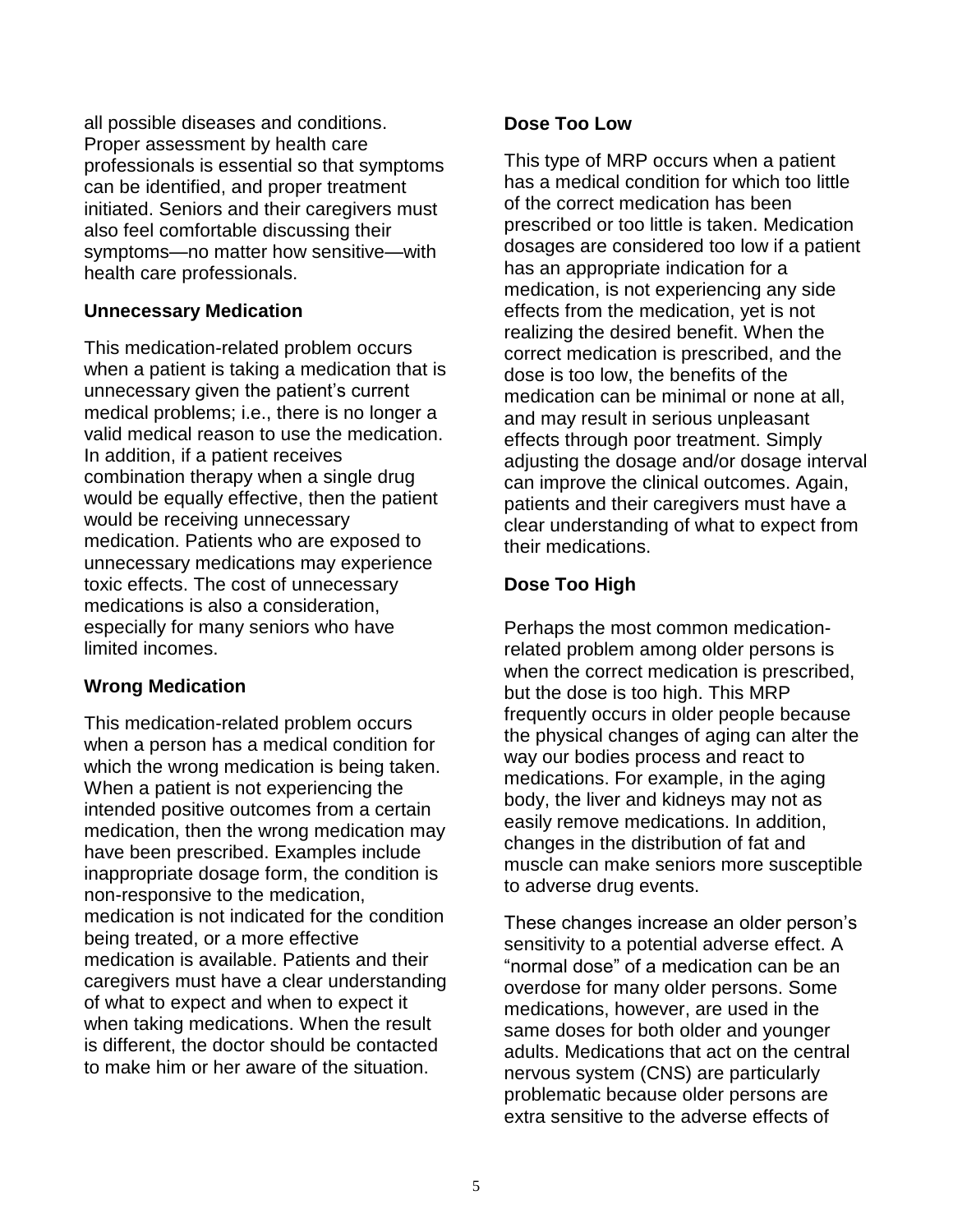these medications. Examples include antidepressants, sedatives, anti-psychotics, and some blood pressure medications. Signs that a dose may be too high include dizziness, confusion, delirium, insomnia, Parkinson's-like symptoms, loss of appetite, falls, and changes in memory.

If you believe a drug dose may be too low or too high, or you are concerned about any medication- related problem, contact your primary care provider (PCP) and pharmacist before adjusting the medication(s).

## **Adverse Drug Reactions (ADRs)**

ADRs can occur when a patient is receiving a medication considered to be unsafe based on:

- the characteristics of the patient
- an allergic reaction to the medication
- an interaction with another medication or food
- the incorrect administration of the medication
- a medication dosage increased or decreased too rapidly

Drug interactions can produce uncomfortable or dangerous adverse effects. A very common drug interaction involves blood-thinning medications that can thin the blood even more when combined with aspirin and some other pain relievers. Before prescribing any new drug, the doctor should be aware of all the other drugs the patient may be taking.

## **Failure to Receive Drugs**

For medications to be safe and effective, they must be taken at a particular dosage, at specified times, and for a specific period of time. There are many reasons why patients don't receive medications as prescribed. A patient, for example, may

perceive that the medication has caused or will cause some adverse event, is confused about why and how to take the medication, or finds it inconvenient to take the medication.

The high cost of medications and the limited coverage for prescription drugs in public and private health insurance are major causes people don't take their medicines. The use of generic medications, if available, helps reduce out-of-pocket expenses. Many pharmaceutical companies provide free medications or special discounts to persons with low incomes. Call around for the lowest price. Many pharmacies will match the prices of their competitors. Ask your doctor for samples.

Several states offer pharmaceutical assistance programs for low-income seniors who are not Medi-Cal-eligible. Pharmacists can assist seniors in obtaining medications through these programs. (Food stamps and rental assistance can also help by making additional money available for medications.) Medicare outpatient prescription drug benefit changes may also provide assistance with certain medication costs to a select group of older people.

## **"Natural" Does Not Necessarily Mean Safe and Effective**

The sale of herbal products in the U.S. is largely unregulated. Companies that sell these products are not required to demonstrate their safety and effectiveness. Some herbal ingredients are not listed on the packaging or the listing may be incomplete or inaccurate. Although some herbal and other natural products may be beneficial in some instances, they can have significant and sometimes unpredictable side effects. Many herbals also interact with prescription and over-the-counter medicines. For example, ginkgo biloba,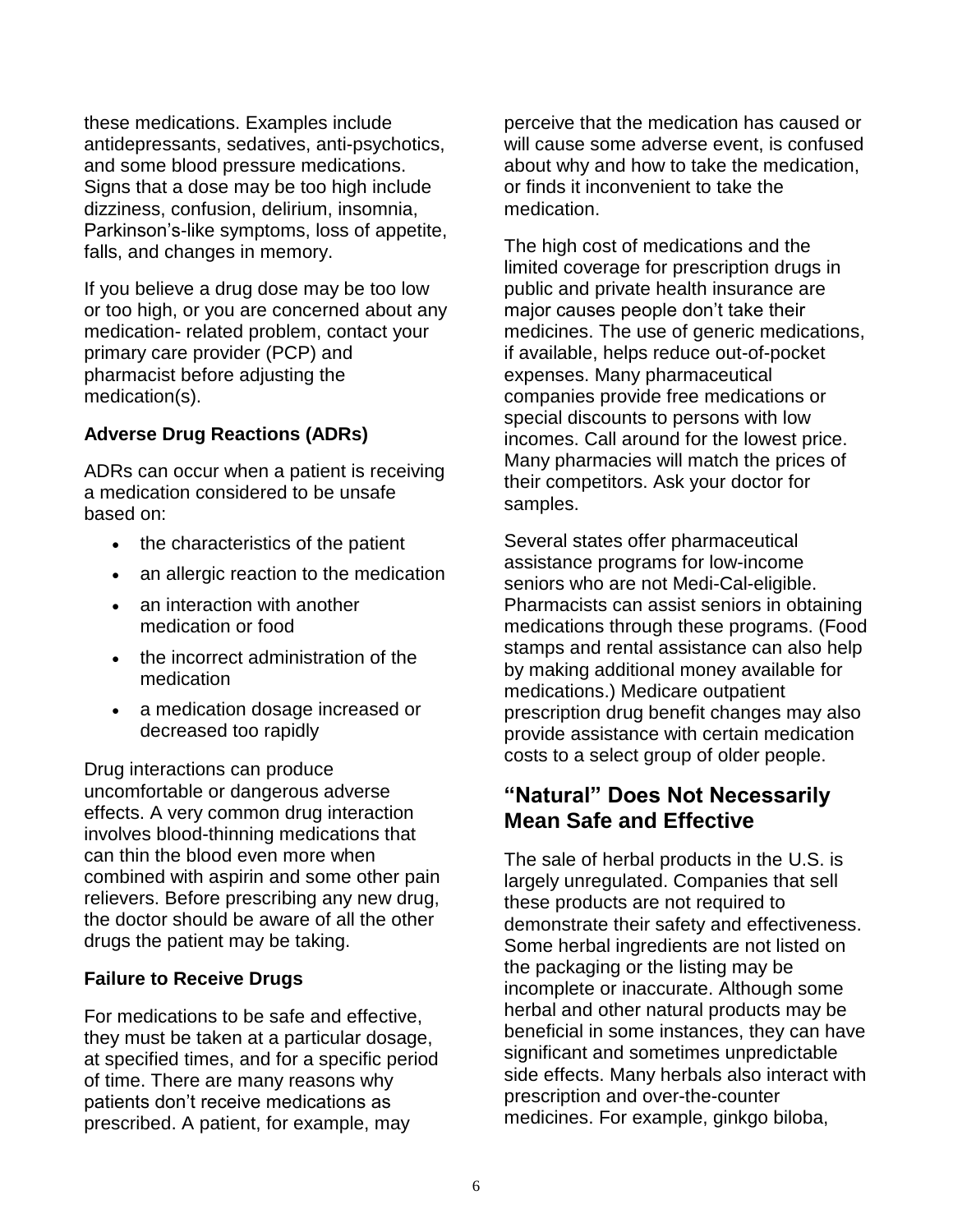frequently used for memory loss, may interact with blood thinners, high blood pressure medications, and certain pain relievers such as ibuprofen and naproxen. To avoid problems with herbal medicines, talk to your doctor or pharmacist about any herbals you use or are considering using.

# **The Basics of Safe Medicine Use**

- Keep updated lists of all medicines, both for yourself and for the person you are caring for. Keep the lists with you at all times. Include prescription drugs, over-the-counter medicines, vitamins, other nutritional products, and herbal remedies on the list. Share the lists with your doctors or the doctors of the person you are caring for.
- Some caregivers have to prepare and administer injectable medicines, such as insulin. Injections involve the use of a syringe and needle, which may be inserted under the skin or into a vein or muscle. Be certain that you understand and are comfortable with preparing the proper dosage and administering the injection. Nurses in doctors' offices and pharmacists can and should instruct you on the proper techniques for injectable medicines.
- Store all of your medications in a designated location in your home. Keep all medications stored together in one place unless they require refrigeration or are labeled "store in a cool place." This will help if an emergency situation occurs and your doctor needs to review all your medications.
- Be sure that your medications are stored out of reach of any children that may visit, especially if you have non-child proof containers. If you are caring for someone with cognitive or

memory problems, be sure all medications are safely stored away.

- Do not mix different medications together in one container; this will make it difficult if not impossible to identify your medications in an emergency.
- Medicines should be stored in a cool, dry area. Do not store your medications in the medicine cabinet in the bathroom or in the kitchen because heat and moisture cause deterioration. Instead, store your medications in a designated area in your bedroom, dining room or living room.
- Medications stored in the refrigerator should be separated from other items in the refrigerator. Consider keeping refrigerated medications in a plastic box or container in one consistent location in the refrigerator.
- Medications taken by mouth should be kept separate from other items that are for external use only, such as creams and ointments.
- Expired medications (there are expiration dates on all of your medications) and any medication that your doctor has discontinued should be discarded.
- Never share or give your medications to another person.

# **Sharing the Responsibility**

The scope and severity of problems that can occur with medication therapy are tremendous. To prevent these problems from occurring, consumers and caregivers as well as their health care professionals have a responsibility to ensure appropriate, safe and effective medication use. All professionals involved in prescribing and dispensing—as well as the consumer and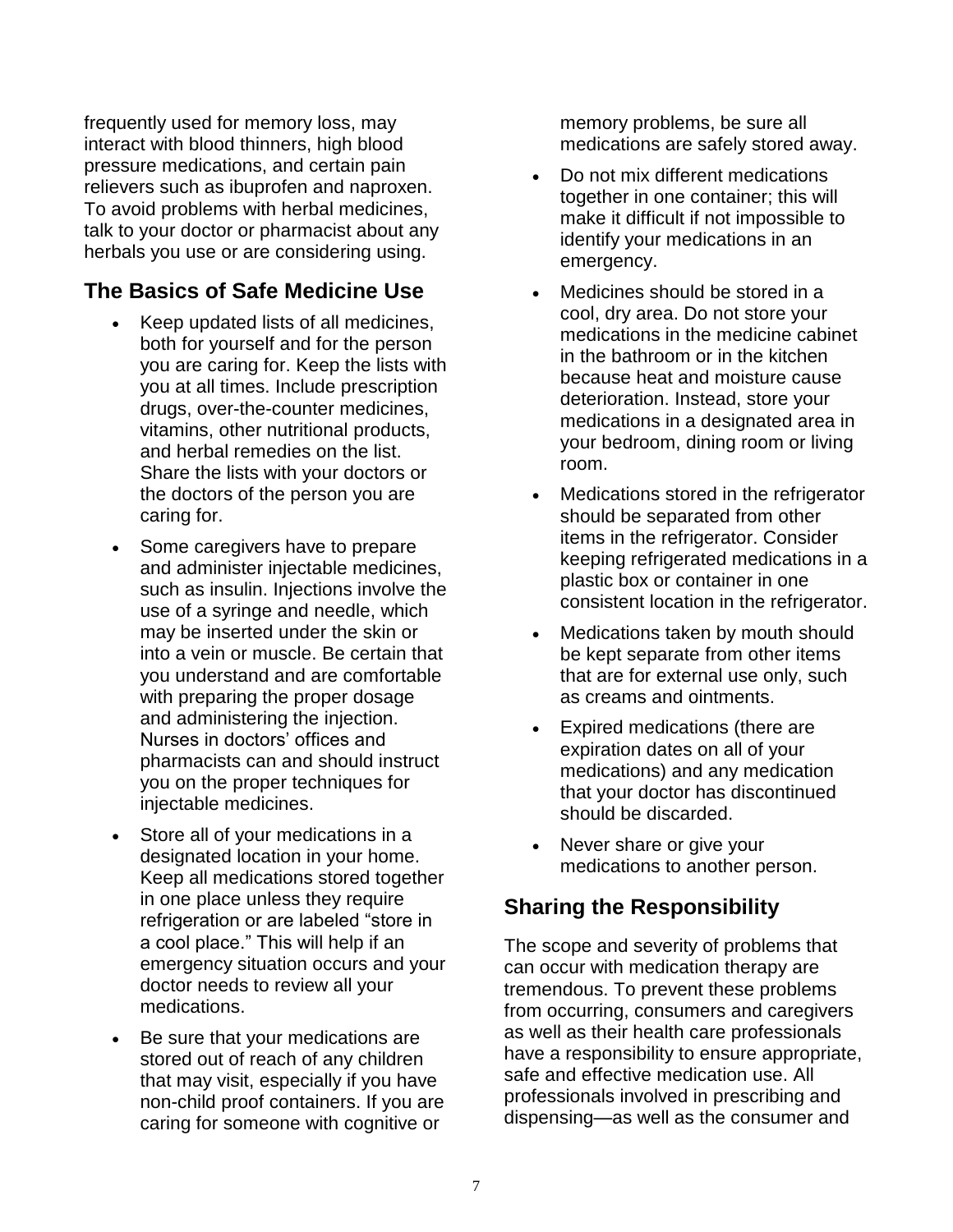caregiver—should consider themselves essential members of the health care team. The consumer or caregiver who alerts their doctor or nurse to the need for changes to medication therapy plays a vital role in getting the best treatment.

Consumer and caregiver responsibilities center on effective communication with the health care team. This includes presenting actual or potential medication-related problems in a timely manner to health care professionals and participating in resolution of the problems. Before this can happen, consumers and caregivers must be able to recognize the possible signs and symptoms of a medication-related problem. *For older adults, any symptom should be considered a medication-related problem until proved otherwise.* When symptoms interfere with daily functioning and when the time sequence of the symptom indicates that it was caused by a medication, then a health care professional should be informed immediately.

Consumers and caregivers share responsibilities by expressing their concerns, expectations, and any lack of understanding about medication therapy and demanding answers to their questions. Consumers need to be able to present health care professionals with accurate and complete information about health conditions. It is important for consumers with new medical problems to fully describe the problem, indicate how long it has been a problem, if the problem has been experienced before, how it started, what was done to relieve it, and what worked or didn't work. For seniors with cognitive impairments, caregivers play a vital role in recognizing changes in health conditions and effectively describing problems to health care professionals.

## **Resources**

#### **Southern Caregiver Resource Center**

3675 Ruffin Road, Suite 230 San Diego, CA 92123 (858) 268-4432 | (800) 827-1008 (in CA) E-mail: scrc@caregivercenter.org Website: www.caregivercenter.org

The Southern Caregiver Resource Center offers services to family caregivers of adults with chronic and disabling health conditions and is for residents of San Diego and Imperial counties. Services include information and referral, counseling, family consultation and case management, legal and financial consultation, respite care, education and training, and support groups.

## **Family Caregiver Alliance** *National Center on Caregiving* Website: www[.caregiver.org](https://www.caregiver.org/)

E-mail: info@caregiver.org

Family Caregiver Alliance (FCA) seeks to improve the quality of life for caregivers through education, services, research and advocacy. FCA's National Center on Caregiving offers information on current social, public policy and caregiving issues and provides assistance in the development of public and private programs for caregivers.

#### **American Society of Consultant Pharmacists (ASCP) and the ASCP Research and Education Foundation** www.ascp.com www.ascpfoundation.org

ASCP works to advance the practice of senior care pharmacy. Its members manage and improve drug therapy and improve the quality of life of patients residing in nursing facilities, subacute care and assisted living facilities, psychiatric hospitals, hospice programs, and home and community-based care.